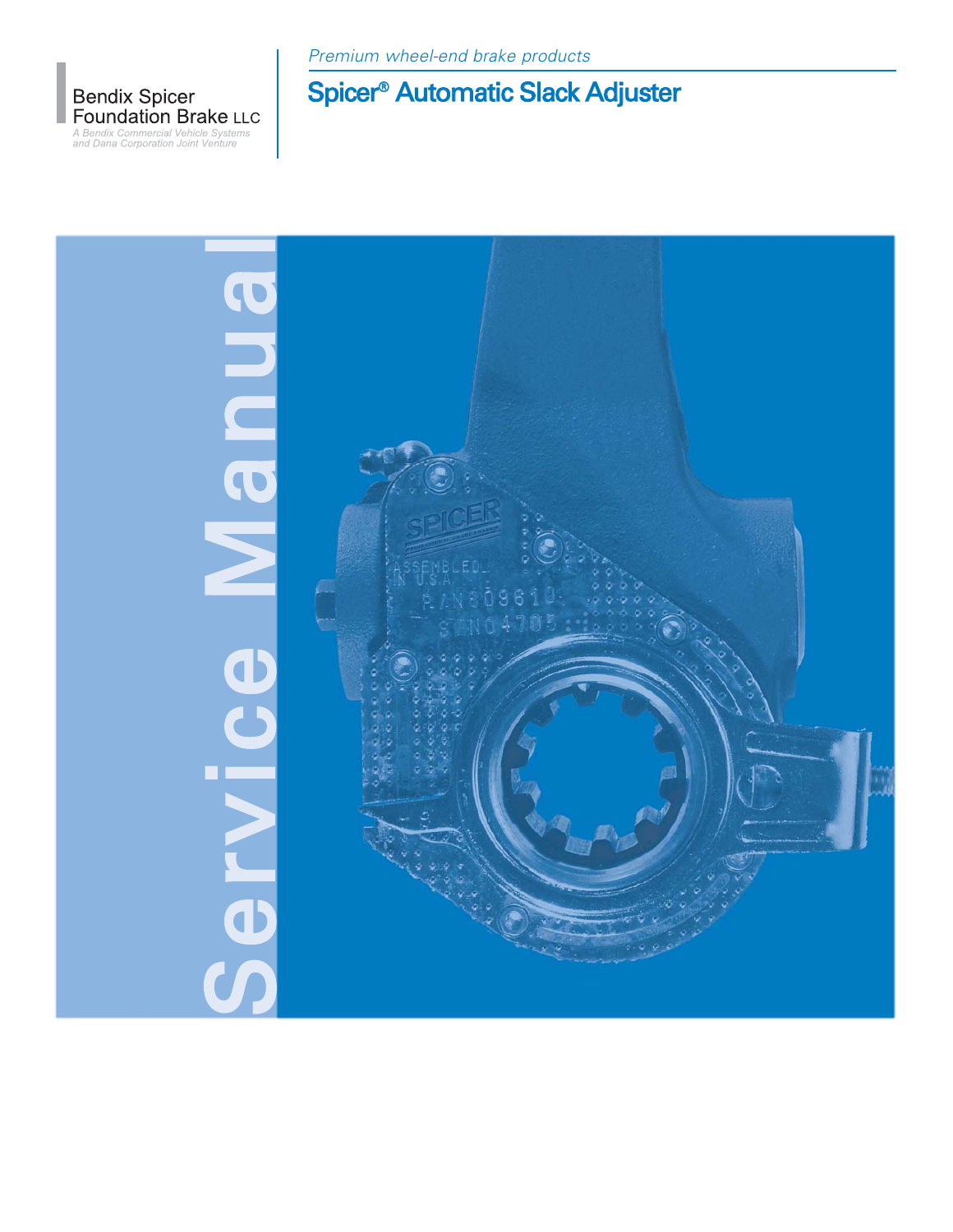The description and specifications contained in this service publication are current at the time of printing.

Bendix Spicer Foundation Brake LLC reserves the right to discontinue or modify its models and/or procedures and to change specifications at any time without notice.

Any reference to brand name in this publication is made as an example of the types of tools and materials recommended for use and should not be considered an endorsement. Equivalents may be used.

This symbol is used throughout this manual to call attention to procedures where carelessness or failure to follow specific instructions may result in personal injury and/or component damage.

Departure from the instructions, choice of tools, materials and recommended parts mentioned in this publication may jeopardize the personal safety of the service technician or vehicle operator.

**NOTE: A properly working Automatic Slack Adjuster does not require manual adjustment while in service. The manual adjuster hex is intended for use during adjuster installation and brake overhaul. WARNING: Automatic slack adjusters should not be repeatedly adjusted to correct excessive in service pushrod stroke, because this condition indicates that a problem exists with the automatic adjuster, with the installation of the adjuster or with related foundation brake components which manual adjustment will not correct.**

## **IMPORTANT NOTICE**



**WARNINGS:** FAILURE TO FOLLOW INDICATED PROCEDURES CREATES A HIGH RISK OF PERSONAL INJURY TO THE SERVICING TECHNICIAN.

**Caution:** Failure to follow indicated procedures may cause component damage or malfunction.

**Note:** Additional service information not covered in the service procedures.

**Tip:** Helpful removal and installation procedures to aid in the service of this unit.

**Always use genuine Spicer**® **replacement parts.**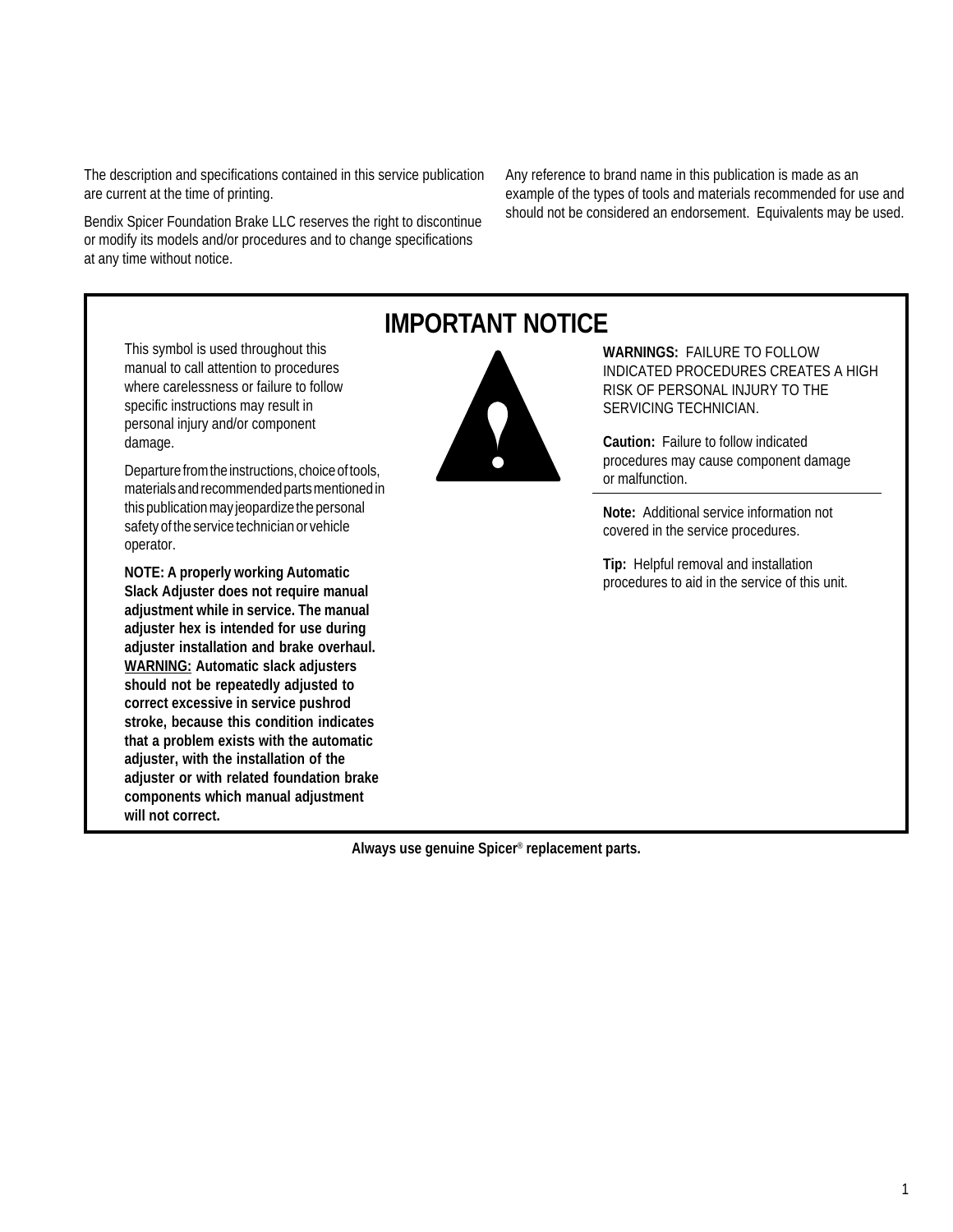## **Contents**

Manufactured By Haldex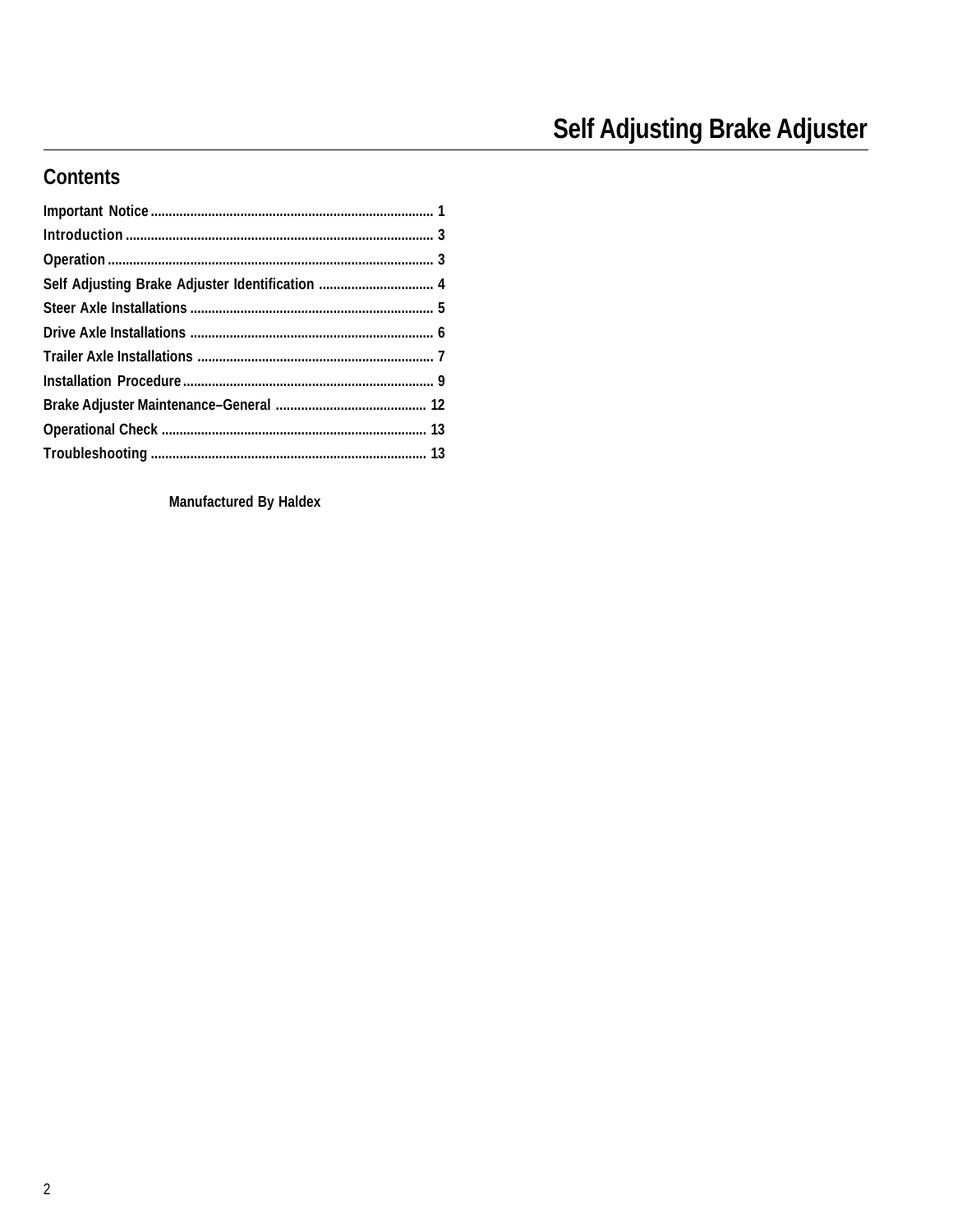# **Introduction/Operation**

### **Introduction**

Spicer® brand self adjusting brake adjusters compensate for wear in brake shoe linings caused by normal braking operation. Upon brake application, the brake adjuster assembly rotates, rotating the brake camshaft. The camshaft moves the shoes into contact with the drum.

During brake application and release, the adjuster mechanism rotates the camshaft slightly to maintain the correct shoe-todrum clearance.

## **Operation**

The Spicer® brand self adjusting brake adjuster is a clearance sensing brake adjuster that maintains a nominal distance or clearance between lining and drum. The clearance notch in the rack corresponds to this normal lining-to-drum clearance. (See Figure 1.)

When the brake applies:

- The rack moves upward and rotates the one-way clutch. The one-way clutch allows slippage in this direction.
- Brake application torque presses the wormshaft against the coil spring. Wormshaft movement releases the cone clutch.

When the brake releases:

- The coil spring presses against the wormshaft, engaging the cone clutch.
- The rack is pulled back to its original position in the clearance notch.
- Any lining wear causes the rack to turn the locked oneway clutch while rotating the wormshaft via the locked cone clutch.
- The wormshaft rotates the wormwheel and camshaft, adjusting the brakes.

**NOTE: A properly working Automatic Slack Adjuster does not require manual adjustment while in service. The manual adjuster hex is intended for use during adjuster installation and brake overhaul.**

**WARNING: Automatic slack adjusters should not be repeatedly adjusted to correct excessive in service pushrod stroke, because this condition indicates that a problem exists with the automatic adjuster, with the installation of the adjuster or with related foundation brake components which manual adjustment will not correct.**



*Figure 1 Components of the Brake Adjuster*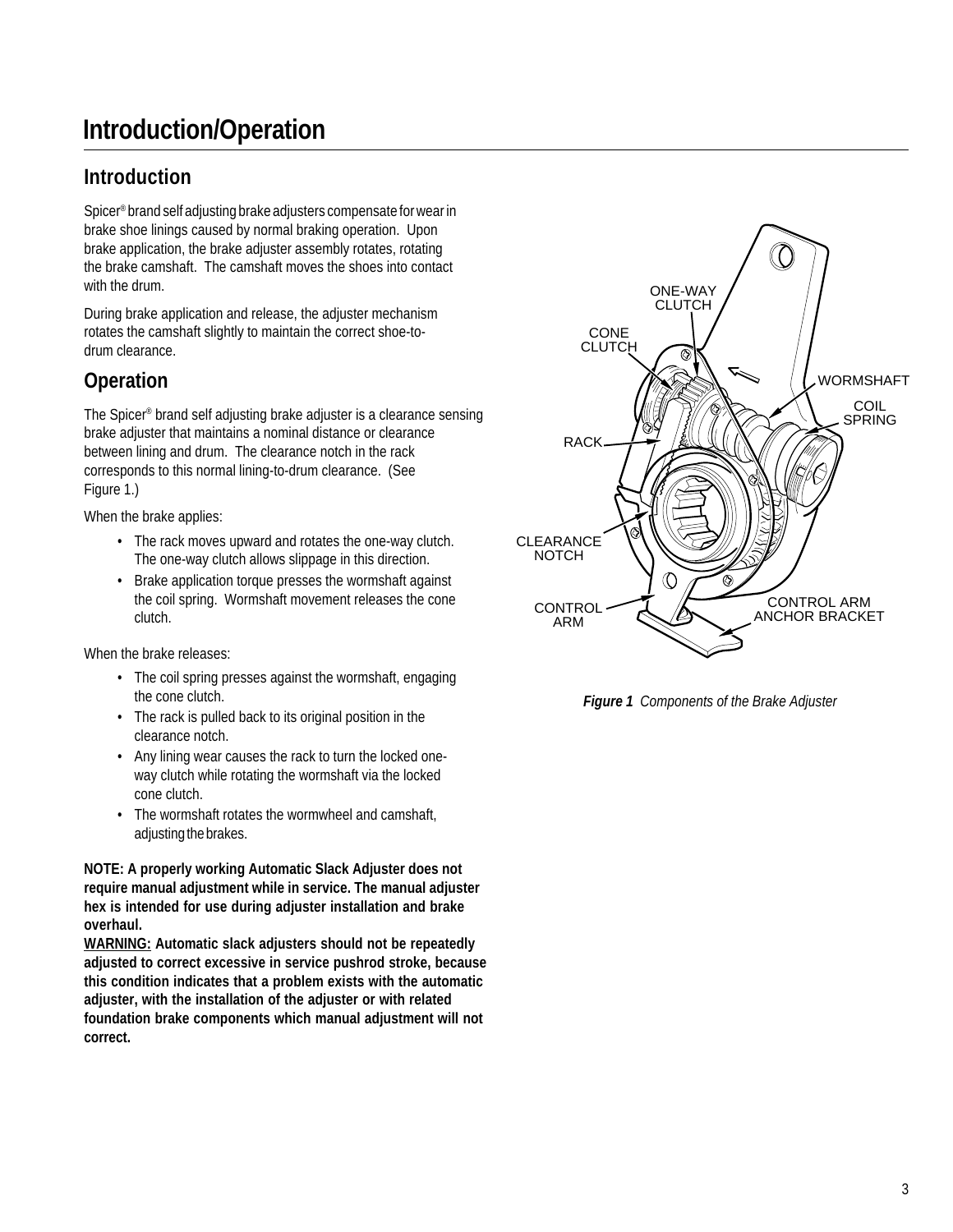# **Introduction/Operation**

## **Self Adjusting Brake Adjuster Identification**

The serial and part numbers are stamped on the facing of the self adjusting brake adjuster. The serial number is used for control purposes. The part number describes the self adjusting brake adjuster specification.

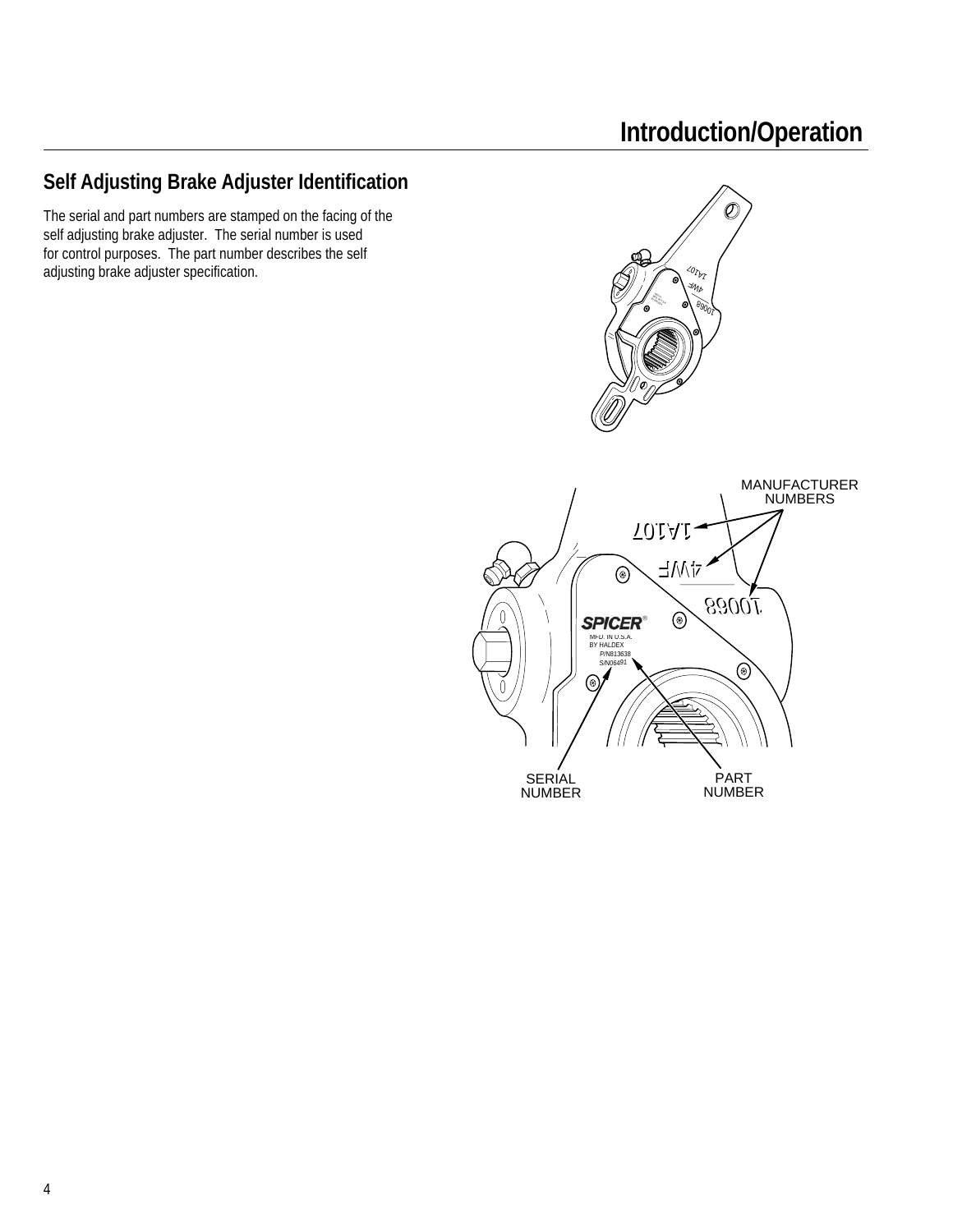# **Typical Applications**

## **Steer Axle Installations**

Figures 2, 3, 4 and 5 show typical brackets for self adjusting brake adjuster installations on steer axles:

- Straight brake adjuster using a clamp-type bracket (See Figure 2.)
- Offset brake adjuster using clamp-type bracket (See Figure 3.)
- Offset brake adjuster using bolt-on type bracket (See Figure 4.)
- Disc brake type installation (See Figure 5.)

Refer to pages 9, 10 and 11 for detailed installation procedures.



*Figure 2 Straight (Clamp-Type Bracket) Installation Figure 4 Offset (Bolt-On Type Bracket) Installation*



*Figure 3 Offset (Clamp-Type Bracket) Installation Figure 5 Disc Brake Type Installation*



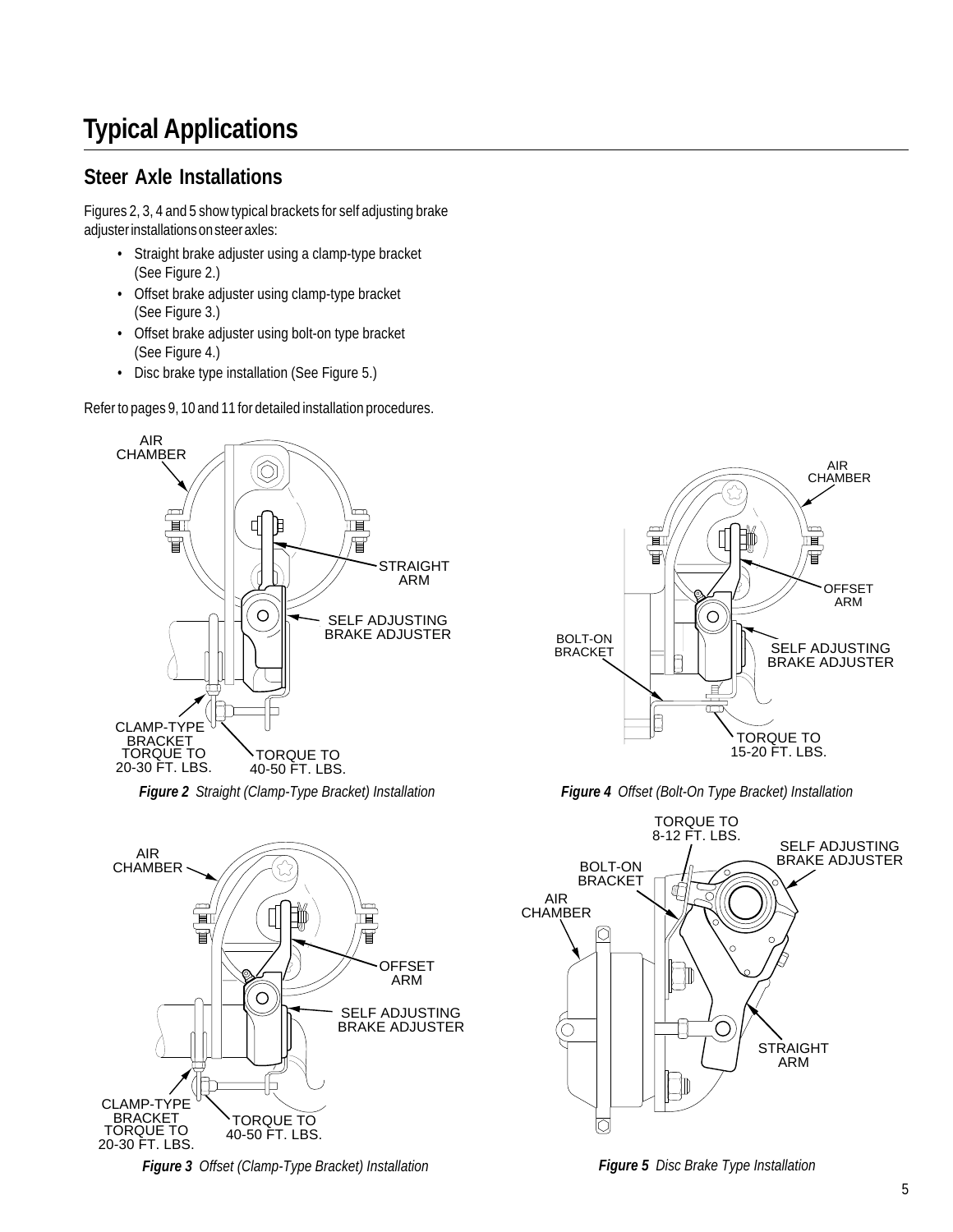### **Drive Axle Installations**

Figures 6, 7, 8 and 9 show typical brackets for self adjusting brake adjuster installations on drive axle brakes:

- Straight brake adjuster using a clamp-type bracket (See Figure 6.)
- Offset brake adjuster using bolt-on bracket (See Figure 7.)
- Straight brake adjuster using bolt-on type bracket (See Figure 8.)
- Disc brake application (See Figure 9.)

Refer to pages 9, 10 and 11 for detailed installation procedures.



*Figure 6 Straight (Clamp-Type) Installation*



*Figure 7 Offset (Bolt-On Type Bracket) Installation*



*Figure 8 Straight (Bolt-On Type Bracket) Installation*



*Figure 9 Disc Brake Type Installation*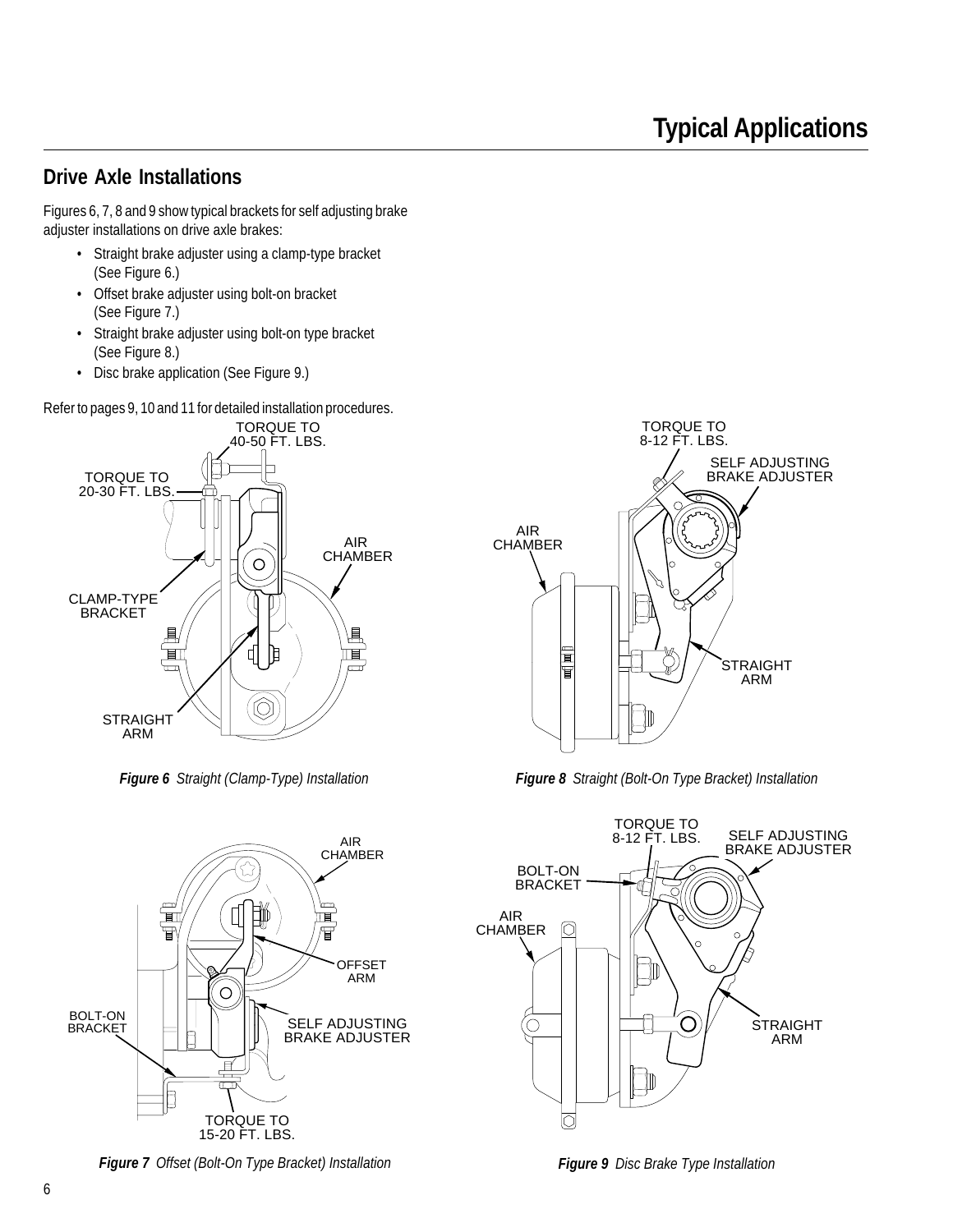# **Typical Applications**

## **Trailer Axle Installations**

Figures 10 through 13 show typical and alternative brackets for self adjusting brake adjuster installations on trailer installations.

### **Universal Anchor Bracket**

**Tip:** The universal anchor bracket mounts to the "S" cam bushing support bracket. Rockwell, Dana and Fruehauf brakes mount with two bolts. Position plate on adjuster side of the "S" cam support. Added bracket thickness requires the use of longer mounting bolts. **Eaton trailer axles manufactured after January 1993 have the anchor bracket as an integral part of the "S" Cam shaft bushing support.**

Refer to pages 9, 10 and 11 for detailed installation procedures.



*Figure 11 Alternative Bracket Types*



*Figure 10 12-1/4" Brake Application Figure 12 Universal Anchor Bracket*

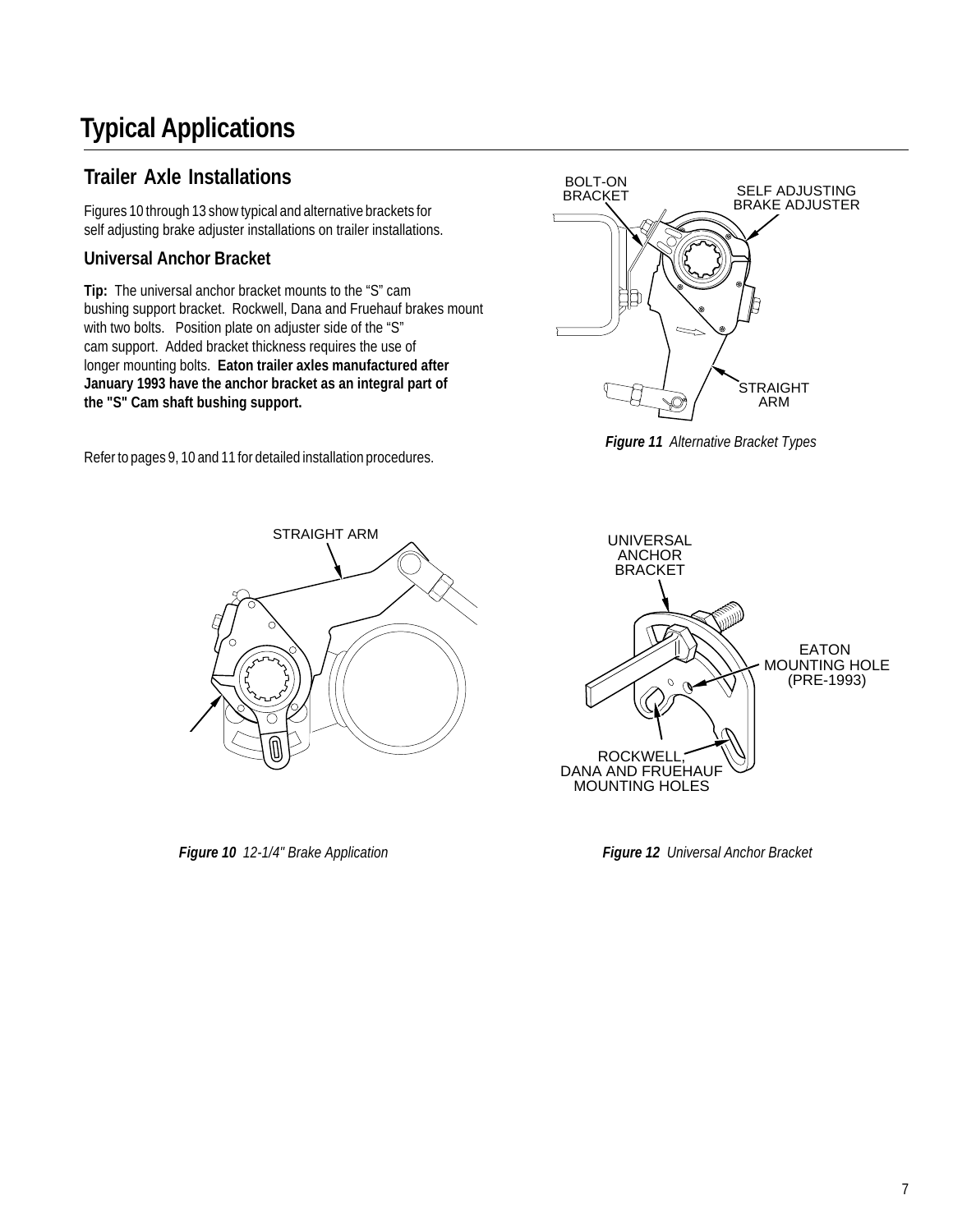

*Figure 13 Anchor Stud Installation*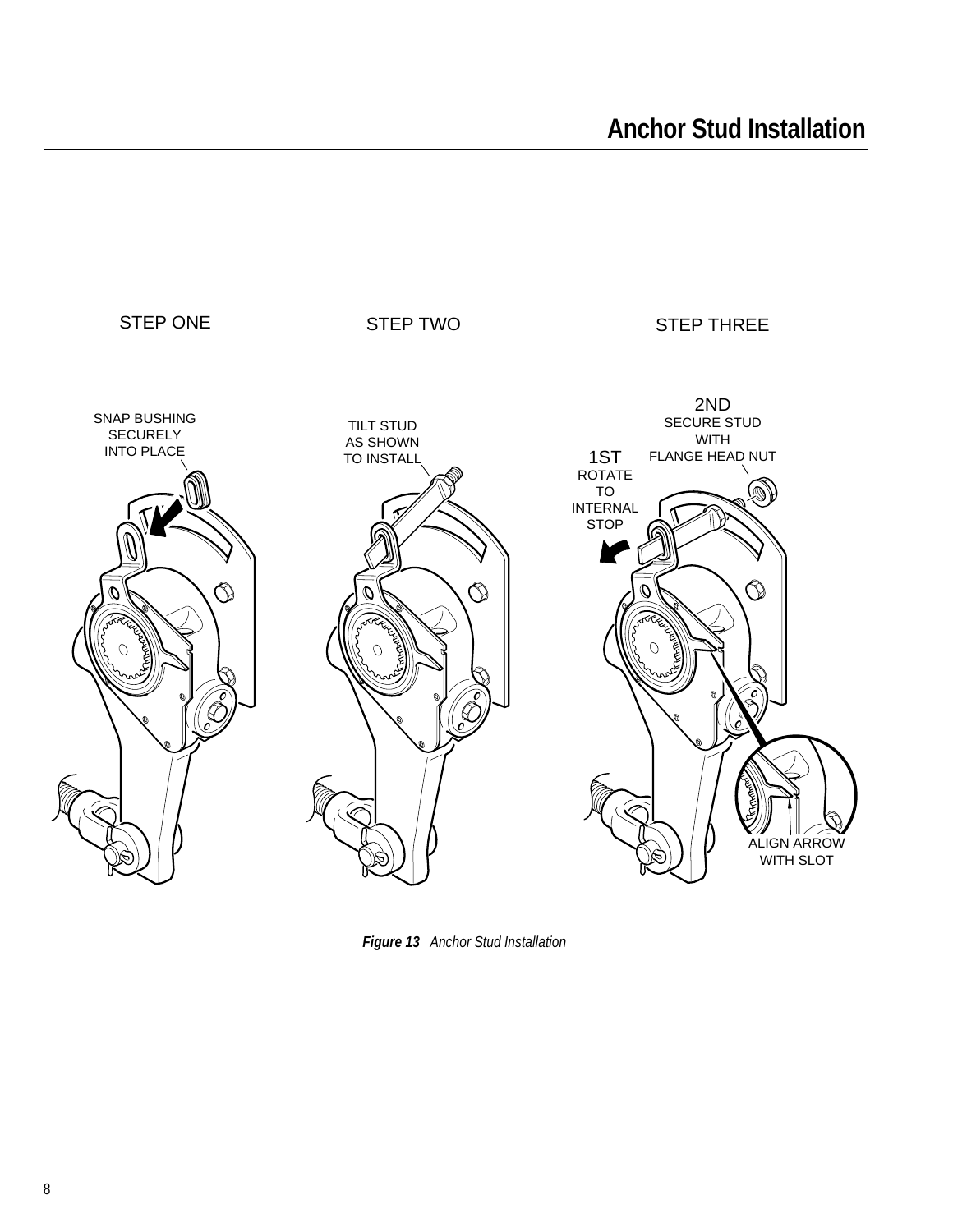## **Installation**

### **Installation Procedure**



**Caution:** The procedures shown in this section are applicable to vehicles originally equipped with Spicer® brand self adjusting brake adjusters only, and must not be used for aftermarket retrofit. Specific retrofit instructions are provided with retrofit kits.

### **Attach the Self Adjusting Brake Adjuster**



**WARNING:** BLOCK WHEELS TO PREVENT VEHICLE FROM ROLLING. CAGE SPRING BRAKES IF INSTALLED.

**NOTE: A properly working Automatic Slack Adjuster does not require manual adjustment while in service. The manual adjuster hex is intended for use during adjuster installation and brake overhaul.**

**WARNING: Automatic slack adjusters should not be repeatedly adjusted to correct excessive in service pushrod stroke, because this condition indicates that a problem exists with the automatic adjuster, with the installation of the adjuster or with related foundation brake components which manual adjustment will not correct.**

- 1. Verify that the pushrod is fully retracted. Apply air to release spring brake. If air is not available, spring brake must be manually caged off.
	- 2. Install anchor bracket loosely as shown. Do not tighten anchor bracket fasteners. (See Figure 14.)

**Note:** Configuration of anchor bracket will vary depending on axle. (See Axle Installations on pages 5, 6 and 7.)

- 3. Apply anti-seize type lubricant to the shaft splines. Install the brake adjuster onto the camshaft with the adjusting hex pointing away from the brake air chamber. Secure the brake adjuster on the camshaft. Follow procedures in the applicable Bendix Spicer Foundation Brake brake service manual for checking and adjusting camshaft end play.
- 4. Rotate the 7/16" adjusting hex nut **clockwise** until the brake adjuster arm hole lines up with the clevis hole. (See Figure 15.)
- 5. Install clevis pin. Do not install the clevis cotter pin at this time. It will be necessary to remove the clevis pin later to check installation.



*Figure 14 Install the Anchor Bracket*



*Figure 15 Install Adjuster*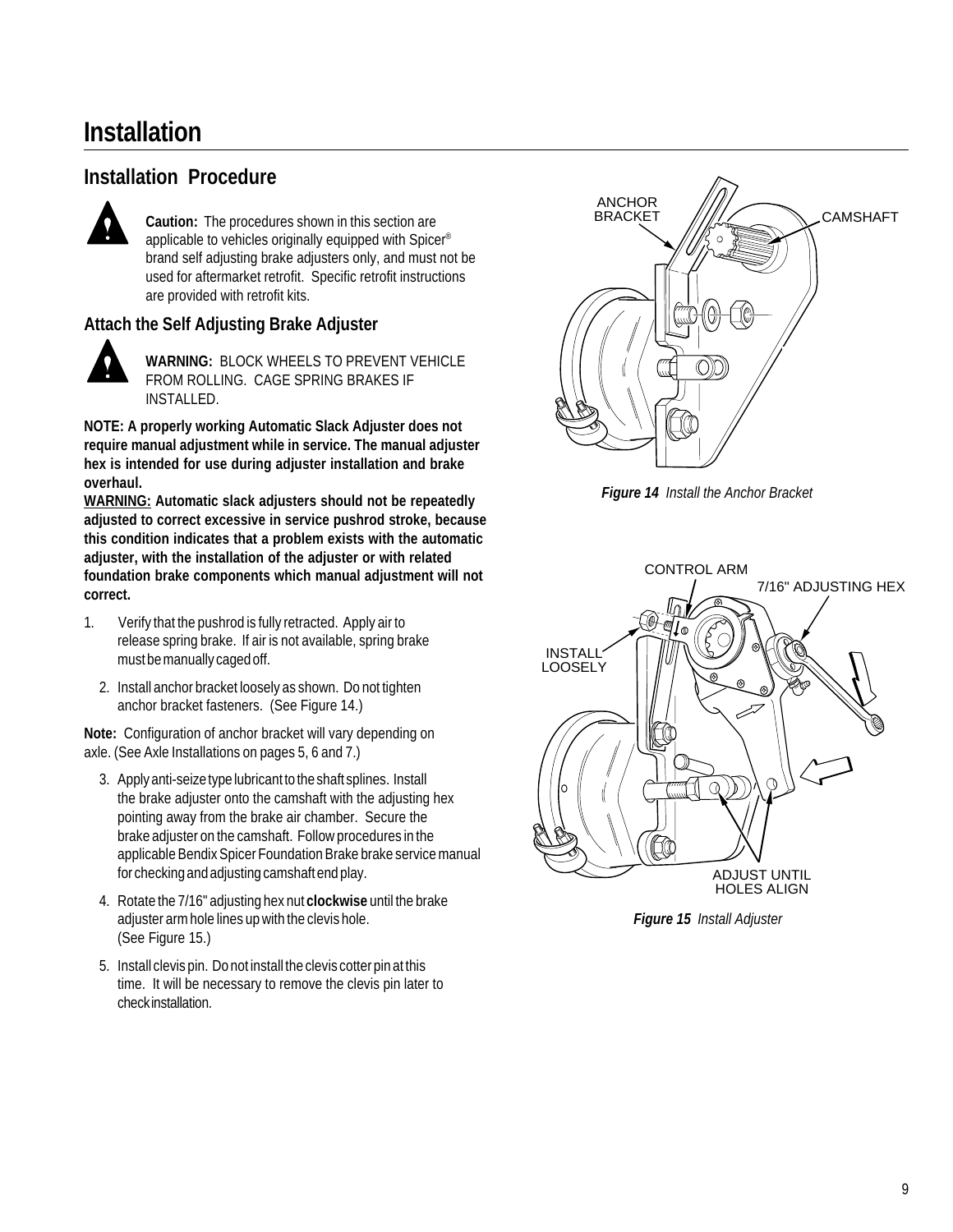# **Installation**

### **Position the Control Arm**

6. Rotate the control arm counterclockwise away from adjustment hex towards the air chamber until it comes to a definite internal stop. (See Figure 16.) If necessary, use a plastic mallet to tap the control arm into position.



**Caution:** Excessive positioning force may damage the control arm. Most adjusters will be equipped with an Installation Indicator. Indicator must fall within the slot for proper installation. Incorrect control arm position can cause tight or dragging brakes.

7. Tighten all control arm anchor bracket fastener(s).

**Note:** Make sure the control arm does not move from its position while tightening the anchor bracket fasteners.

**Note:** Steer axle applications only–a gap of 1/16" should be maintained between the anchor bracket and the control arm. (See Figure 17.)

8. Adjust brakes by turning adjusting hex clockwise until the lining contacts the drum. Then rotate the adjusting hex counter clockwise 1/2 of a turn. A minimum of 13 ft. lbs. is necessary to overcome the clutch and a racheting sound will occur.

### **Final Inspection of the Self Adjusting Brake Adjuster**

- 9. With full air pressure, release spring and service brake. Verify that the installation indicator is within the slot. Remove the clevis pin. The clevis hole and adjuster hole should remain in alignment. If the air chamber clevis pulls into the air chamber, repeat the installation procedure.
- 10. After final inspection, install the cotter pin into the clevis pin. **Verify that applied stroke is within the legal limits for the air chamber being used.**



*Figure 16 Position Brake Adjuster*



*Figure 17 Proper Anchor Bracket and Control Arm Gap*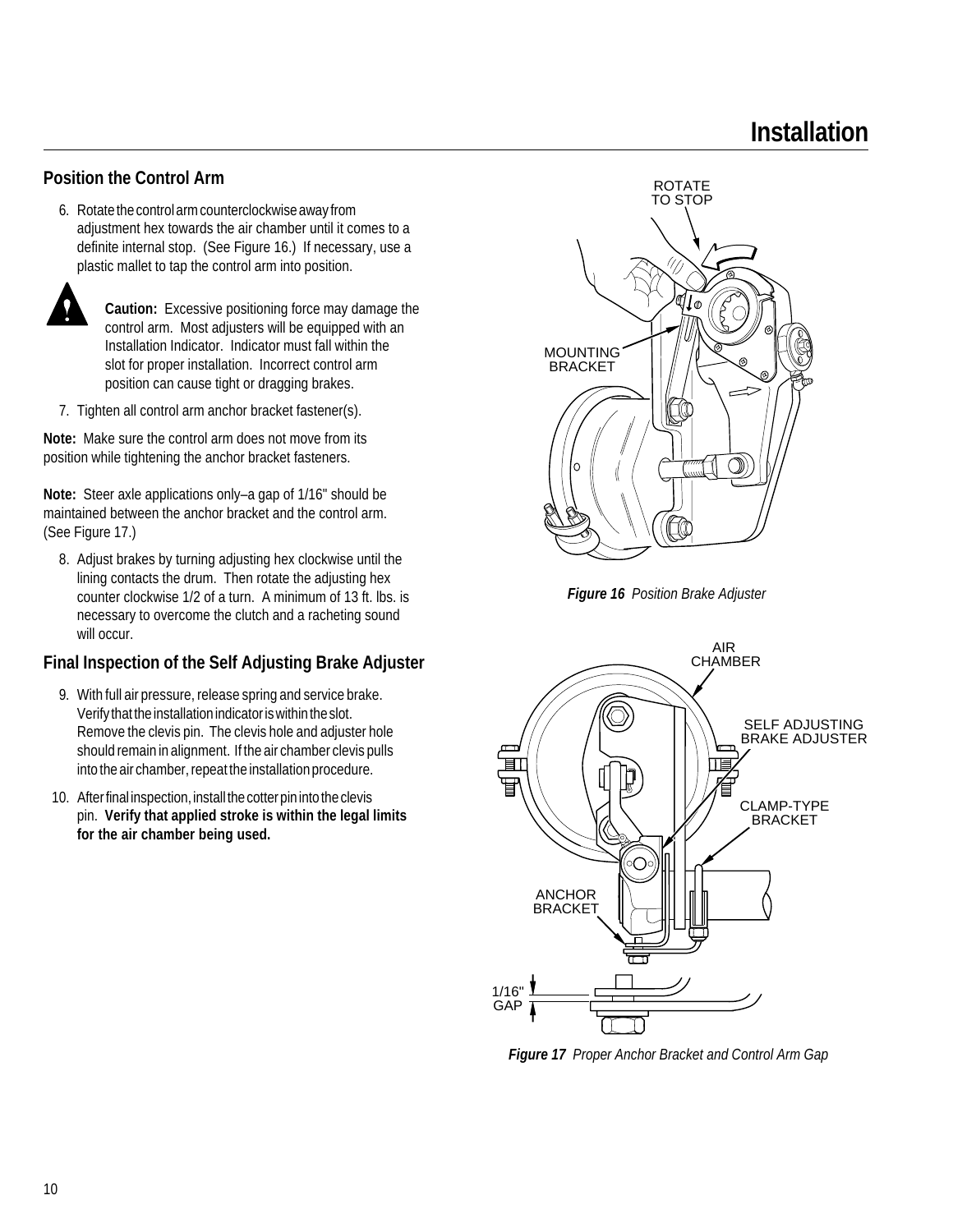#### **Adjust the Self Adjusting Brake Adjuster**

#### **Free Stroke Adjustment**

- 1. With air chamber fully retracted, measure distance from face of air chamber to centerline of clevis pin. Record exact measurement as **dimension A**.
- 2. Use a lever to move the brake adjuster until brake shoes contact the drum.
- 3. Measure the distance between face of air chamber and centerline of clevis pin. Record distance as **dimension B**.
- 4. Subtract **dimension A** from **dimension B**. The difference is free stroke. Allowable free stroke is a minimum of 3/8" stroke.
- 5. Remove lever and check that brakes are not dragging:
	- Spin wheel end assembly by hand
	- Tap drum lightly with a hammer, listening for a sharp ringing sound

If brake drag is noted, back off brake adjuster and recheck free stroke.

**Note:** A properly working self adjusting brake adjuster does not require manual adjustment while in service.

**NOTE: A properly working Automatic Slack Adjuster does not require manual adjustment while in service. The manual adjuster hex is intended for use during adjuster installation and brake overhaul.**

**WARNING: Automatic slack adjusters should not be repeatedly adjusted to correct excessive in service pushrod stroke, because this condition indicates that a problem exists with the automatic adjuster, with the installation of the adjuster or with related foundation brake components which manual adjustment will not correct.**

#### **Applied Stroke Adjustment**

- 1. Apply and hold an 80-90 psi brake application.
- 2. Measure distance between face of air chamber and clevis pin centerline. Record distance as **dimension C**.
- 3. Subtract **dimension A** from **dimension C**. The difference is applied stroke. Compare applied stroke to maximum value in table below.
- 4. If applied stroke equals or exceeds maximum applied stroke shown, adjust brakes. If less than the maximum, no adjustment is required.

| 80 - 90 PSI                    |                                                   |                                         |  |
|--------------------------------|---------------------------------------------------|-----------------------------------------|--|
| Air Chamber<br><b>Size</b>     | <b>Maximum</b><br><b>Applied</b><br><b>Stroke</b> | <b>Desired</b><br>Free<br><b>Stroke</b> |  |
| Type 30" Long Stroke           | 2.5"                                              | $3/8"$ to $5/8"$                        |  |
| Type 30"                       | 2"                                                | (Without Drag)                          |  |
| Type 24"                       | $1 - 3/4"$                                        |                                         |  |
| Type 24" (w/ 2-1/2"            | 2"                                                |                                         |  |
| extended stroke)               |                                                   |                                         |  |
| Type 24 (w/3" extended stroke) | 2.5"                                              |                                         |  |
| Type 20" and 16"               | $1 - 3/4"$                                        | $3/8$ " to $1/2$ "                      |  |
| Type 12"                       | $1 - 3/8"$                                        | $3/8$ " to $1/2$ "                      |  |

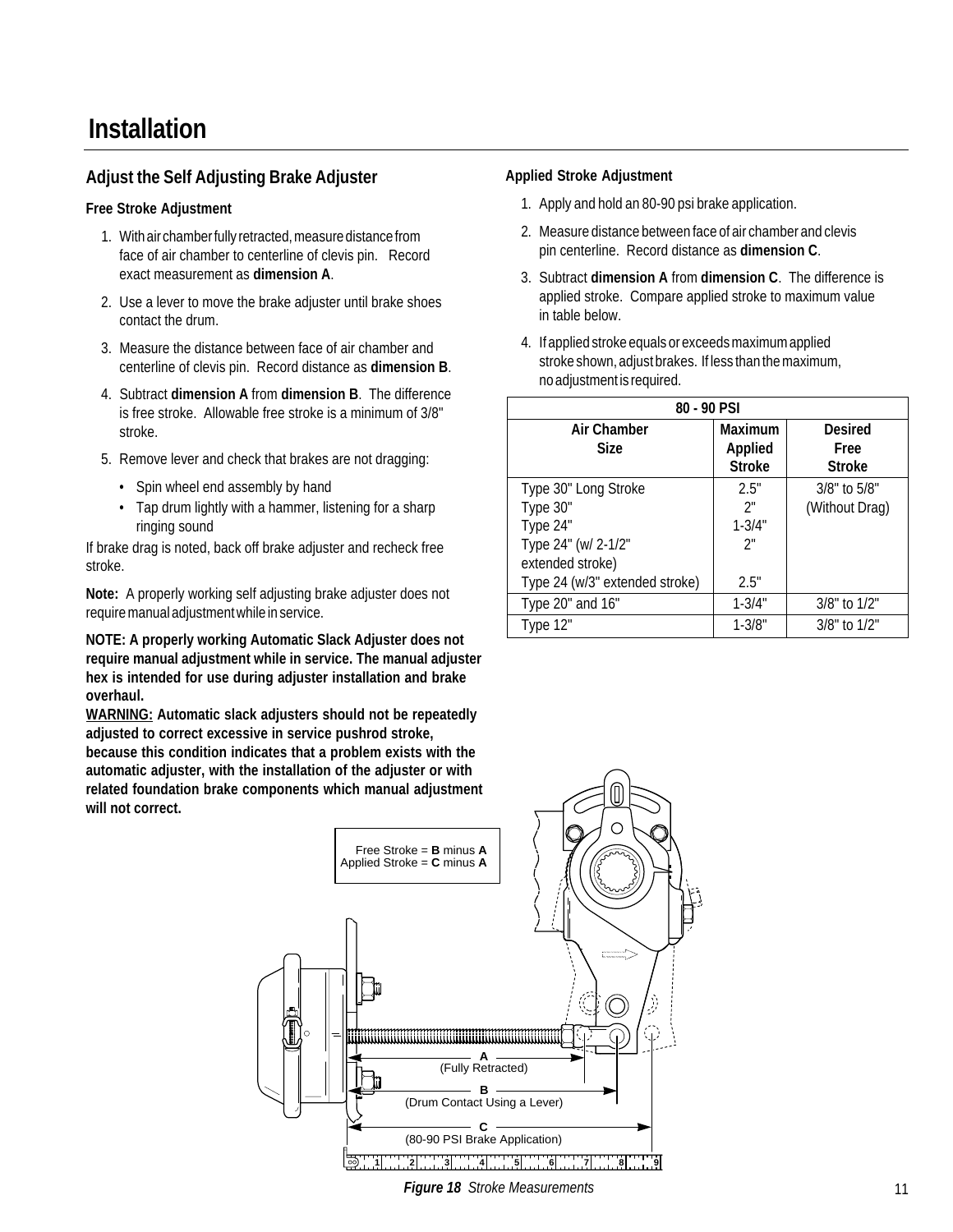### **Brake Adjuster Maintenance–General**

#### **Service Intervals**

| <b>Component</b> | <b>Visual Inspection</b>                                                                               | <b>Lubrication Interval</b>                                                                                                                    | <b>Type of Lubricant</b> |
|------------------|--------------------------------------------------------------------------------------------------------|------------------------------------------------------------------------------------------------------------------------------------------------|--------------------------|
| Standard         | During normal chassis<br>lubrication or 3 months<br>which ever occures first.<br>Low Lube<br>Lube Free | Adjusters manufactured prior to $6/1/96$ -<br>every 50,000 miles or every 3 months.<br>Adjusters manufactured<br>after $6/1/96$ – once a year. | Standard Chassis Grease  |
|                  |                                                                                                        | Once a year                                                                                                                                    | SHC 460 Synthetic        |
|                  |                                                                                                        | None                                                                                                                                           | *Lubricated at Factory   |

\*Lube free Spicer® brand self adjusting brake adjusters are manufactured without a grease fitting.

#### **Lubrication**

**Caution:** Do not use moly-disulfide loaded grease or oil because they may shorten brake adjuster service life. Do not use pressure-release grease fittings.

**Important:** In no case should the lubrication interval exceed the published intervals in table above.

Lube Free Spicer® brand self adjusting brake adjusters are lubricated at the factory with a proprietary grease and do not require lubrication at service intervals.

**Note:** Spicer® brand self adjusting brake adjusters manufactured after May 30, 1996 have incorporated an improved sealing and grease filling technique. This makes it possible to extend service intervals, thus reducing maintenance.

#### **Inspection**

**Bendix Spicer Foundation Brake strongly recommends that routine visual/operational checks, including brackets and control arms, be performed at each Preventative Maintenance Service Interval.**

#### **Adjusters or anchor brackets that have visual damage, or which fail the operational checks, MUST be replaced immediately.**

Inspect brake adjuster and anchor bracket for damage. Check that anchor bracket is tight and the control arm is in the full release position.

**Note:** If self adjusting brake adjuster is equipped with indicator arrow, make sure the indicator is within the slow when the brake is in the release position.

#### **Automatic adjusters should not be operated as manual adjusters except as may be necessary to get the vehicle off the road for service.**

Maintaining proper brake adjustment and brake balance cannot be accomplished by the brake adjuster alone. The condition of foundation brake components have a direct bearing on the effectiveness of brake adjustment. Inspect foundation brake components periodically.

#### **Brake Air Chambers**

Check that brake air chamber mounting bolts are tight and properly aligned to avoid interference between air chamber pushrod and air chamber housing.

Verify that brake chamber pushrod length is equal on both brake chambers of the same axle.

#### **Camshaft Bushings**

Worn "S" cam bushings will increase push rod travel. Replace bushing if worn and at each reline.

For detailed inspection procedure on foundation brake components refer to Bendix Spicer Foundation Brake service manual BW7258.

#### **Wheel Bearing Adjustment**

Accurate wheel bearing preload is necessary to maintain proper alignment between the brake drum and brake shoes.

#### **Checking Release Torque**

The following procedure verifies proper operation of the automatic brake adjuster.

Place a torque wrench on the 7/16" adjusting hex. (See Figure 19.) Turn the torque wrench counterclockwise. The clutch should not slip at a torque less than 13 lb. ft. (18 N•m). A racheting sound occurs when the clutch slips. If clutch slips at a lesser torque, replace the adjuster.



*Figure 19 Checking Release Torque*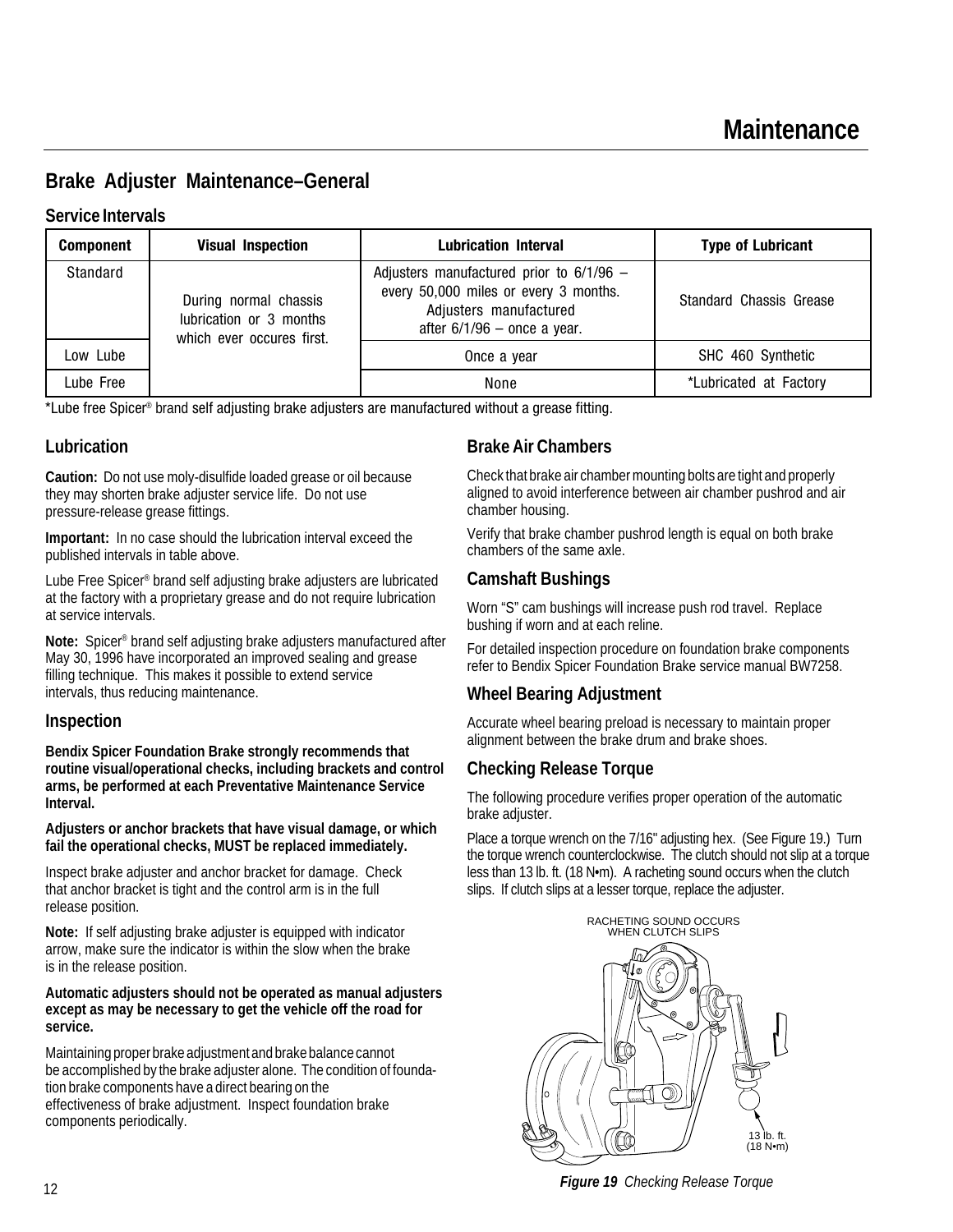# **Operational Check/Troubleshooting**

## **Operational Check**

- 1. Measure the pushrod length (distance from the face of air chamber to the centerline of the pushrod clevis pin) when fully retracted, **step 1**. (See Figure 20.)
- 2. Have an assistant make an 80 to 90 psi brake application. Measure pushrod length again, **step 2**.
- 3. Subtract the **step 1** dimension from **step 2**. The difference is the "applied stroke."
- 4. Verify that the applied stroke is less than the maximum specified below.

| 80-90 PSI Brake Application |                               |  |  |
|-----------------------------|-------------------------------|--|--|
| Air Chamber Type            | <b>Maximum Applied Stroke</b> |  |  |
| Type 36"                    | $2 - 1/4"$                    |  |  |
| Type 30"                    | ን"                            |  |  |
| Type 24"                    | $1 - 3/4"$                    |  |  |
| Type 24"                    | 2"                            |  |  |
| (with 2-1/2" extended       |                               |  |  |
| stroke)                     |                               |  |  |
| Type 20" and 16"            | $1 - 3/4"$                    |  |  |
| Type 12"                    | $1 - 3/8"$                    |  |  |

Verify the correct installation of the control arm. If the self adjusting brake adjuster does not maintain proper applied stroke, it must be replaced.



*Figure 20 Measuring Pushrod Length*

## **Troubleshooting**

### **Tight or Dragging Brakes**

Check foundation brake components for:

- Control arm anchor bracket not positioned properly (See brake adjuster installation procedures.)
- Brake chamber not fully releasing
	- Spring brake not fully releasing
	- Pushrod binding on chamber housing
	- Air supply not exhausting completely
- Out-of-round brake drums
- Extreme differences in lining-to-drum clearances between shoes on same wheel
- Improper wheel bearing adjustment
- Broken shoe return spring
- Loose brake linings

### **Excessive Chamber Pushrod Travel**

Check foundation brake components for:

- Loose, broken or bent control arm anchor bracket
- Worn camshaft bushings
- Loose air chamber mounting
- Binding camshaft
- Worn clutch assembly (See Checking Release Torque.)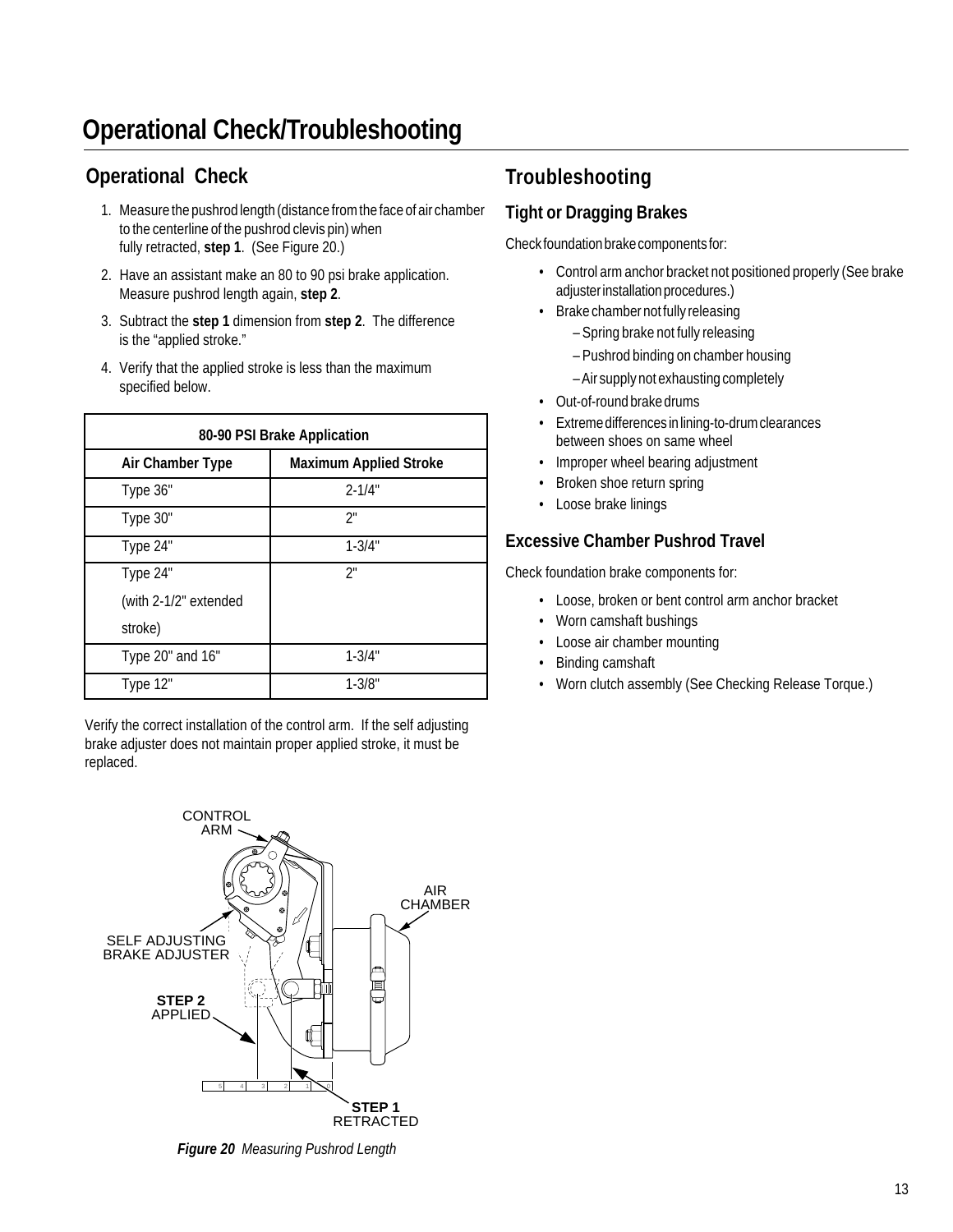# **Additional Service Information**

Additional parts and service information on these and related Bendix Spicer Foundation Brake products may be found in the following publications:

#### **Service Manuals**

|  | <b>RW7258</b> |
|--|---------------|

#### **Parts Books**

| Brake Models ES-150, EB-150, ES-165, EB-165 and EB-180 | <b>BW72F</b> |
|--------------------------------------------------------|--------------|
| <b>Trailer Axles</b>                                   | <b>RW72F</b> |

These publications may be ordered through the Bendix Spicer Foundation Brake publications online order system. Log on to www.bendix.com to access our online Literature Center.